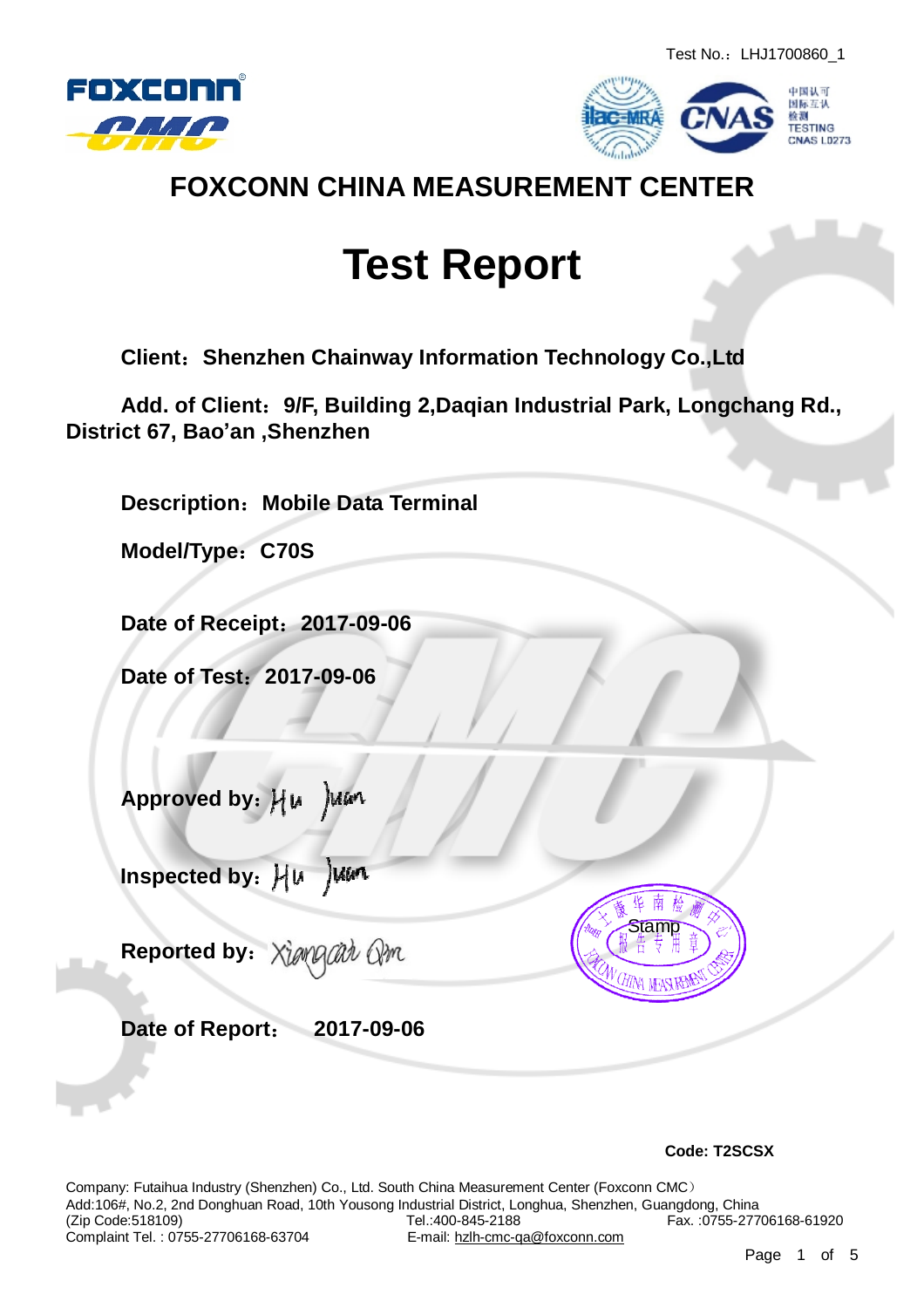



———————————————————————————————————————

#### **1. 2Test item:**

**I** Drop Test

#### **2. Product information:**

l Quantity: 1PCS

#### **3. Laboratory Environment:**

- l Temperature: (25±10)℃
- l RH: (25~85)%

#### **4. Test Equipment:**

| Equipment                | <b>Drop Tester</b> |  |  |
|--------------------------|--------------------|--|--|
| Manufacturer             | <b>YOSHIDA</b>     |  |  |
| Model/Type               | DT-202             |  |  |
| <b>Controlled Number</b> | 99Q-0013           |  |  |
| Due Cal. Date            | 2018-05-08         |  |  |

#### **5. Test Condition:**

Refer to the test specification which is provided by applicant department.

- **l** Drop height: 1.8m.
- **l** Drop plate: marble
- **l** Drop sequence :
- **l** 1. A flat drop on the rear side
- **l** 2. A flat drop on the left side
- **l** 3. A flat drop on the right side
- **l** 4. A flat drop on the top side
	- **l** 5. A flat drop on the bottom side
	- **l** 6. A flat drop on the front side
- **l** 7. Repeat procedure 1-6 for 3 times
- **l** 8. A flat drop on the left side for 1 time
- **l** 9. A flat drop on the right side for 1 time

#### **6. TEST PROCEDURE:**

- **l** Refer to IEC 60068-2-31 (2008).
- **l** The photos of sample are shown as below: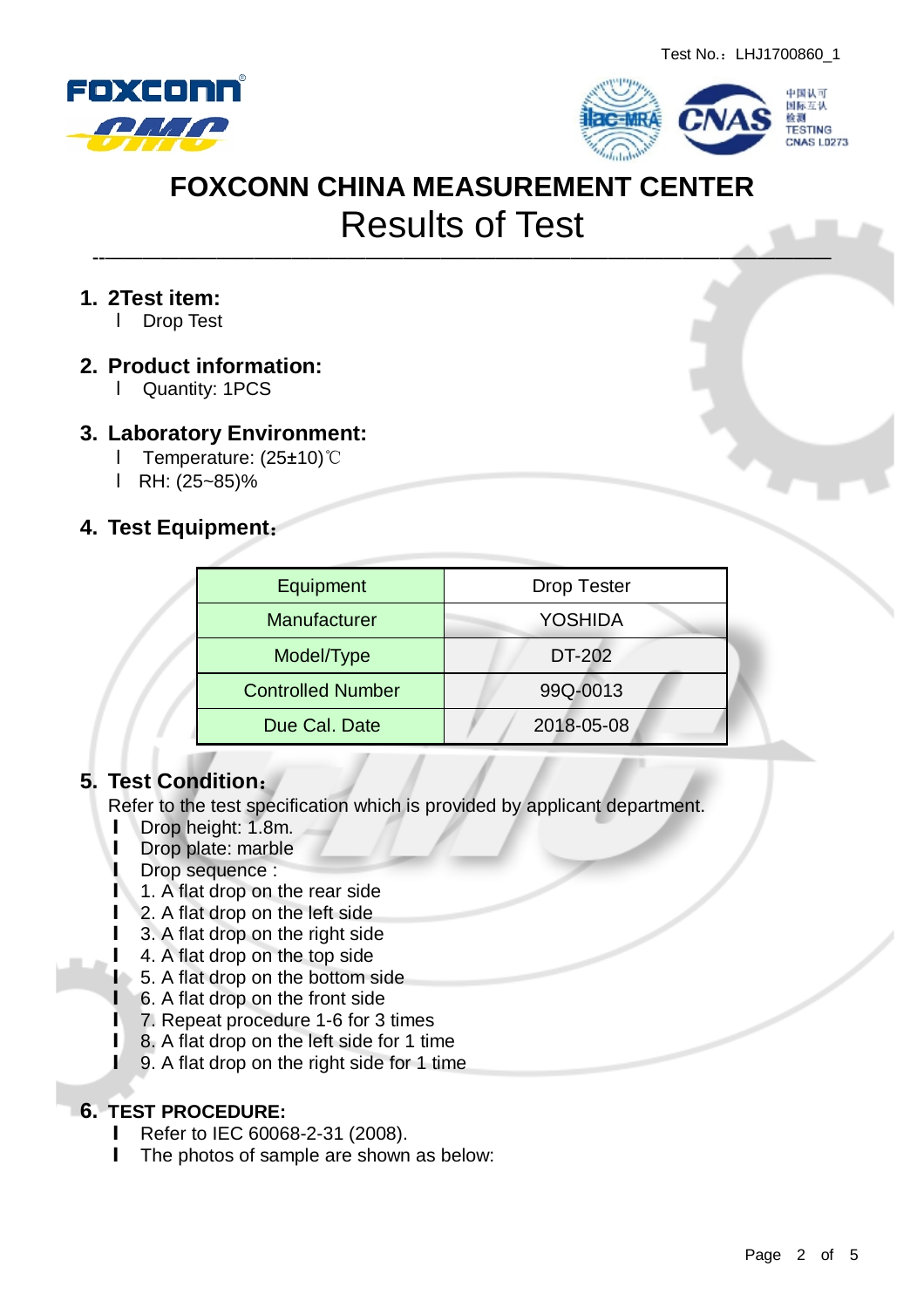



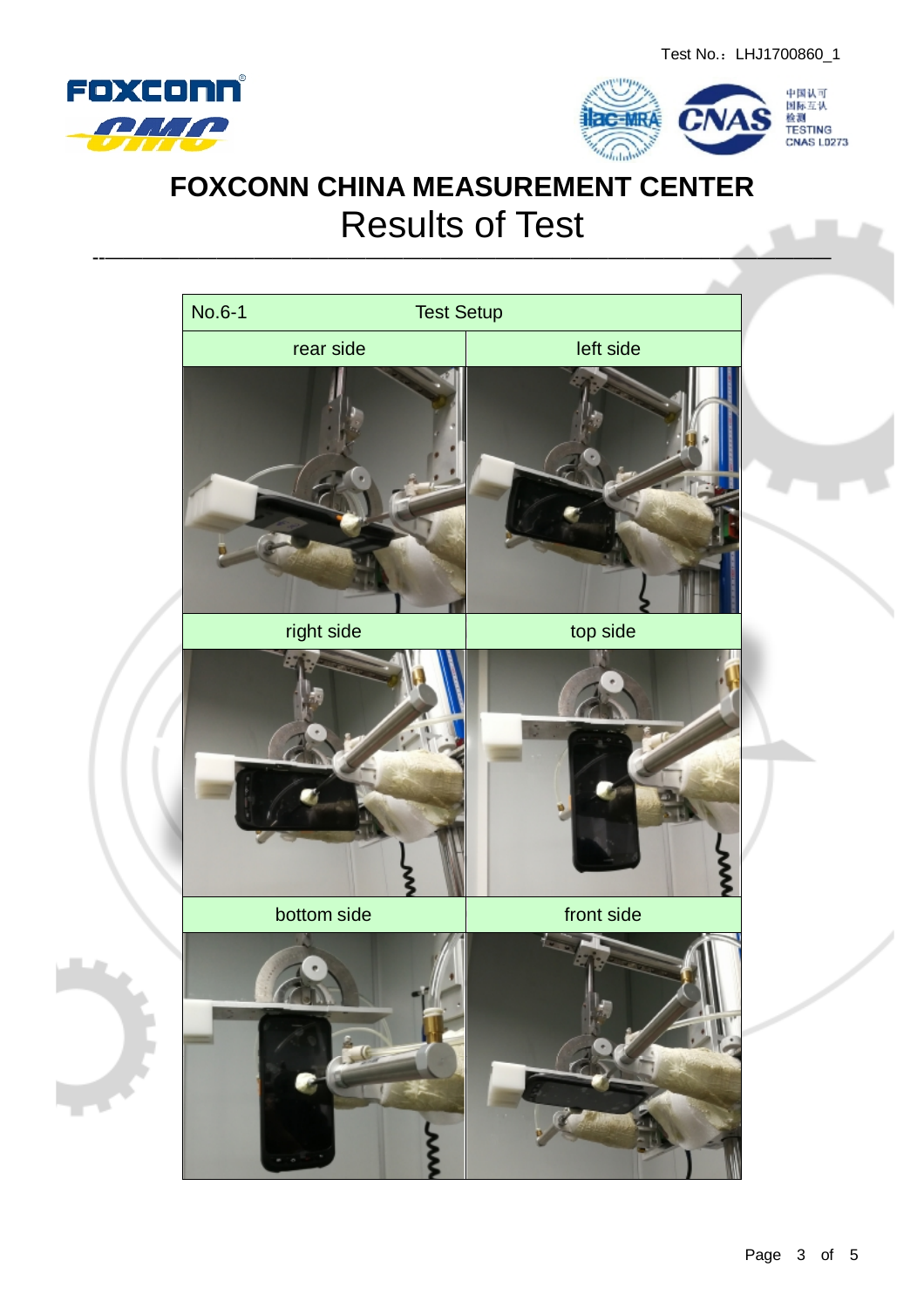



———————————————————————————————————————

### **7. Test Result:**

| No.              | Test part                                           | <b>Test Symptom</b> |           |           |  |
|------------------|-----------------------------------------------------|---------------------|-----------|-----------|--|
|                  |                                                     | 1cycle              | 2cycle    | 3cycle    |  |
| LHJ1700860_1-01# | rear                                                | No damage           | No damage | No damage |  |
|                  | left                                                | No damage           | No damage | No damage |  |
|                  | right                                               | No damage           | No damage | No damage |  |
|                  | top                                                 | No damage           | No damage | No damage |  |
|                  | bottom                                              | No damage           | No damage | No damage |  |
|                  | front                                               | No damage           | No damage | No damage |  |
|                  | left                                                | No damage           |           |           |  |
|                  | right                                               | No damage           |           |           |  |
|                  | Plastic inside of the shell fell off after 20 times |                     |           |           |  |

#### **8. Test Photo:**